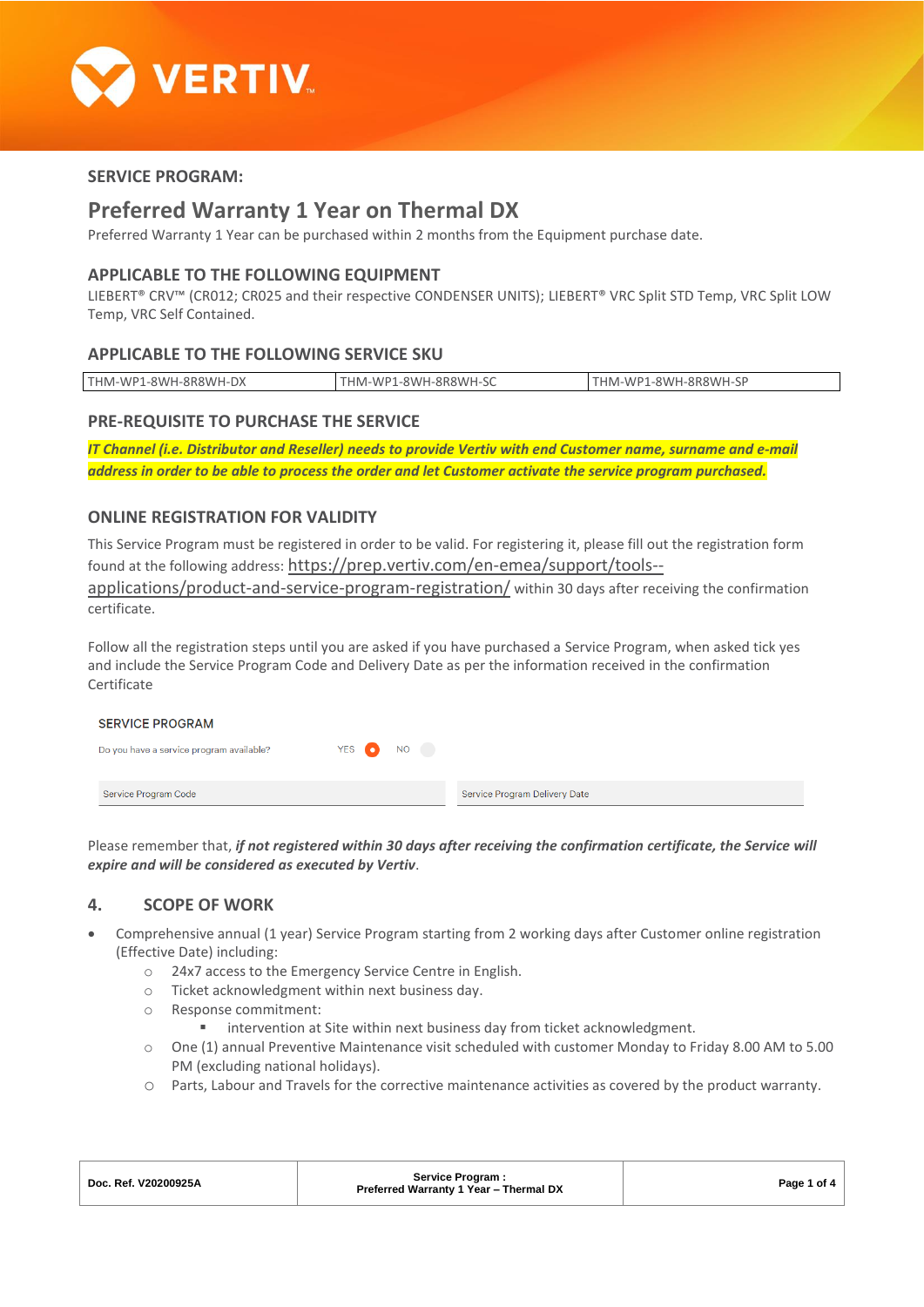

# **5. DETAILS OF SERVICES**

#### • 24x7 Service Support:

Customers are provided with dedicated access points to the Customer Service Center:

- o 24x7 telephone number: Toll free (where available) 00 800 11554499
- o E-mail address: [eoc@vertiv.com.](mailto:eoc@vertiv.com)

A team of professionals will liaise with End-Customer providing telephone support and identifying the best course of action. Within the next business day from the claim, the Customer Service Center will issue a ticket acknowledgment confirming the dispatching of a customer engineer to Site.

- Response time:
	- $\circ$  A customer engineer will be dispatched to Site within next business day from the ticket acknowledgment.
	- Travel, Parts and Labour coverage:
		- o Full coverage of parts, labour and travels for the on-site visit scheduled during normal working hours, including travel, repair time and parts used for the repair as covered by product warranty.
- Preventive Maintenance:
	- o The Preventive Maintenance visit will include the below-mentioned activities. A report will be handed over to End-Customer upon completion.

# **Preventive Maintenance Check List**

#### **Air Filters**

• Check for soiling, damage, corrosion

#### **Electric Panel**

- Set, adjust and tighten all the electrical connections
- Check contactors for pitting
- Check power supply voltage

# **Controls**

- Check connections for electric and mechanical functions
- Check parameters setting and sensor calibration
- Check safety devices for proper operation and adjust accordingly:
- Air clogged filter device
- Fan safety device
- Humidifier safety devices
- Electrical heater safety devices
- Hydraulic circuit safety devices
- Functional tests on:
- Fans, humidifier, heaters, air damper and hydraulic circuits
- Check operation sequence

#### **Electrodes Humidifier (If Applicable)**

- Check the canister for any deposits
- Check the condition of all steam hoses
- Check for leaks
- Check operation of humidifier water pumps (if applicable)
	- Check power and current absorption

#### **Electric heaters (if applicable)**

- Check correct fixing
- **Major Visit Only**
- Check power and current absorption

- Check superheat
- Check sub-cooling

**Refrigerant Cycle/Section**

- Check compressor noise vibration
- Check compressor starting and running currents

• Examine refrigerant lines for leaks or damage Using the sight glass, check lines for moisture

- Check coils cleanliness
- Check coils for damage and corrosion
- Check condensate drain from evaporator coil
- Set, adjust and tighten the functional elements
- Monitor suction, head and discharge pressure

#### **Fans Section**

- Check for soiling, damage and corrosion
- Check blower noise
- Examine motor mounts for tightness
- Check for abnormal vibrations
- Measure the current and power consumption
- Set, adjust and tighten all the electrical connections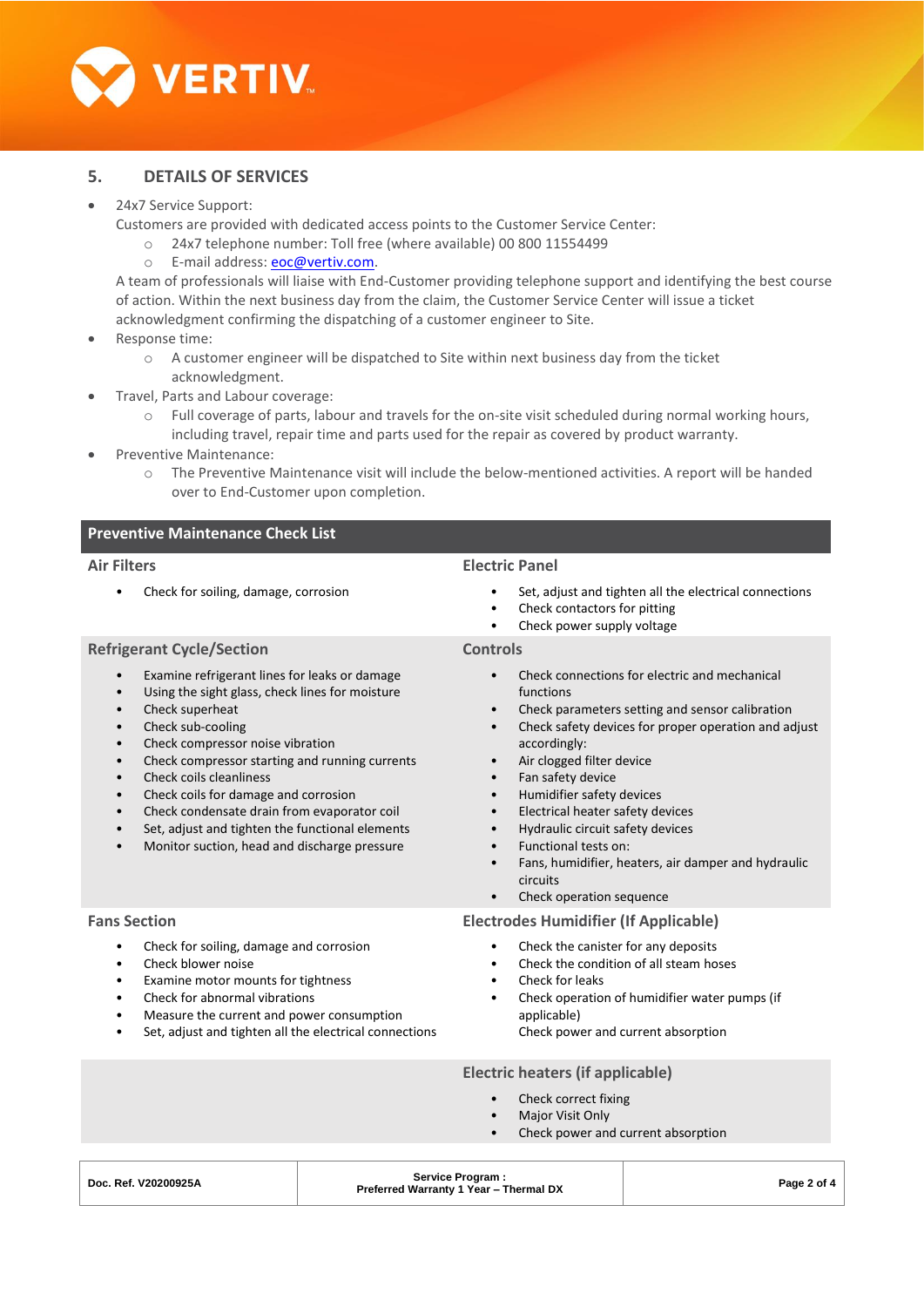

#### **Preventive Maintenance Check List**

### **ASSUMPTIONS & CLARIFICATIONS**

- Parts, Labour and Travel time are covered by product warranty coverage.
- Excludes consumables.
- Labour coverage excludes labour for piping external from the unit. Heat rejection coil not covered if failure is due to age, corrosive atmosphere or saltwater type environment.
- Preventive Maintenance expenses incurred due to delays beyond the control of Vertiv will be charged.
- Additional activities not part of this scope of work can be added and quoted separately.

### **END-CUSTOMER DUTIES**

Customer shall provide:

- Complete access to Site and to the Equipment for the purpose of Preventive Maintenance services.
- Safe working environment including, where appropriate, safety induction procedures.
- A point of contact during time of service.
- A point of contact for receipt of units and components.
- The Equipment shall be already installed and commissioned in line with manufacturer recommendations.
- Isolation of any water-based fire suppression systems for the duration of site works.

Preventive Maintenance visit must be requested at least 10 business days in advance of need by contacting the Vertiv™ Customer Service Center at the Toll-free telephone number (where available) 00 800 11554499.

• If for any reason the work cannot be performed during scheduled time, notify Vertiv service personnel 48-hours prior to scheduled event.

Service may require shutdown of load to ensure electrical connection integrity.

Attending staff are not expected to work completely alone, it is expected that site staff will regularly monitor and understand the condition of attending staff if they are attending site as a single engineer.

If Asbestos is present in the building related to the work area of the Equipment and planned works, the attending operatives must be briefed on this by the site staff.

#### **EXCLUSIONS**

Parts and Labour coverage for repair and replacement does not extend to any loss or damage due to misuse, accident, abuse, neglect, normal wear and tear, negligence (other than Vendor's), unauthorized modification or alteration, use beyond rated capacity, failure to report a known fault or malfunction in a timely manner, unsuitable power sources or environmental conditions, improper installation, repair, handling, maintenance or application or any other cause not due to the Vendor.

#### **ABORTIVE VISITS**

Abortive visits to the Site resulting from inadequate notice, false, unjustified, unauthorized calls, inaccurate instructions, inaccessibility of the Site, unavailability of the Equipment to perform the activities as per the Scope of Work, shall be charged at 50% of the contract value.

### **SUBCONTRACTOR**

The Seller reserves the right to subcontract Services to others.

| Doc. Ref. V20200925A | Service Program:<br>Preferred Warranty 1 Year - Thermal DX | Page 3 of 4 |
|----------------------|------------------------------------------------------------|-------------|
|                      |                                                            |             |